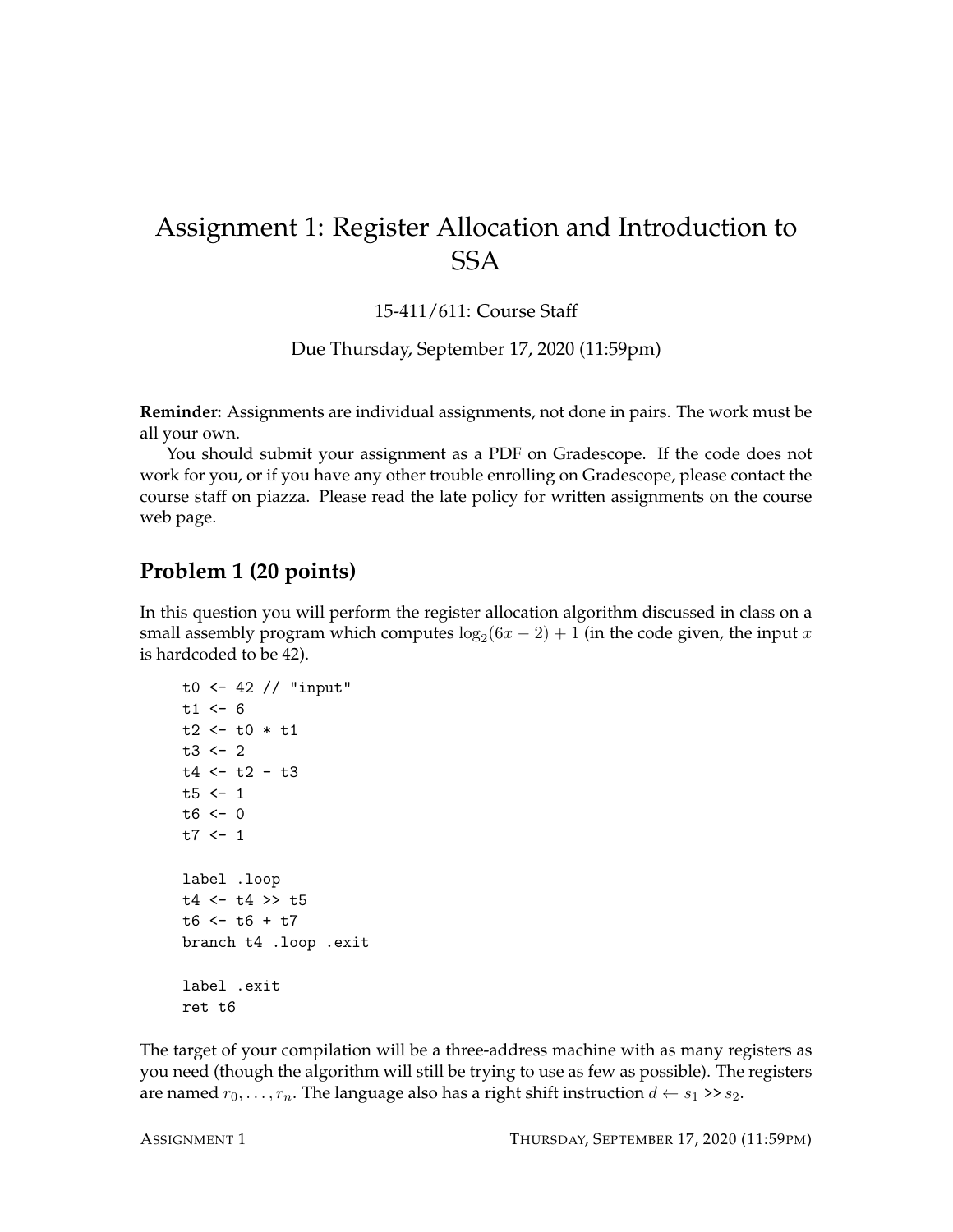- (a) Compute the live-out sets for each instruction in the above program.
- (b) Construct the interference graph for the program. If you don't want to actually draw a graph, you can just list the variables that each variable interferes with. You should also state whether the graph is chordal.
- (c) Use the maximum cardinality search algorithm we described in lecture, starting from t7, to construct a simplicial elimination ordering. Then, using this ordering, use the greedy graph coloring described in class to assign registers  $r_0, \ldots, r_n$  to temps.

Now we will add a restriction to our three-address assembly language: the register  $r_0$  *must* be used as the return register (in other words, the operand of ret must be r0). Similarly, in the shift instruction  $d \leftarrow s_1 \rightarrow s_2$ , the same register  $r_0$  *must* be to hold  $s_2$ , the magnitude of the shift.

- (d) Why does this represent a problem for our sample program? Give a slightly modified but equivalent version of the program that does not have this problem.
- (e) Do the graph coloring algorithm like in  $1(c)$  on this modified program. This time, allocate your registers in a way such that  $t_7$  is assigned to the register with the highest possible number, and explain how you did this.

### **Problem 2 (10 points)**

Recall that a *chordal* graph is a graph where every cycle of length 4 or larger contains a chord (an edge that connects to vertices on the cycle but is not part of the cycle).

- (a) Write a program in three-address assembly that has a non-chordal interference graph and uses not more than 4 temps. Draw the interference graph.
- (b) Rename the temps in your program so that you get an equivalent program that assigns every temp at most once (the resulting program is in SSA form). Draw the interference graph of the modified program. Is the graph chordal?

#### **Problem 3: Stuck in the Middle (20 points)**

We generate a Collatz sequence  $c_i$ , starting from some positive integer  $n$ , with the following mathematical definition:

$$
a_0 = n
$$
  
\n
$$
a_{i+1} = \begin{cases} a_i/2 & \text{if } a_i \text{ is even} \\ 3a_i + 1 & \text{otherwise} \end{cases}
$$

The *stopping time* of a Collatz sequence is the smallest index i such that  $a_i = 1$ . It is currently not known if every Collatz sequence reaches 1 (and thereby stops). The following C0 function is intended to compute the *maximum number* in the Collatz sequence for n before it stops.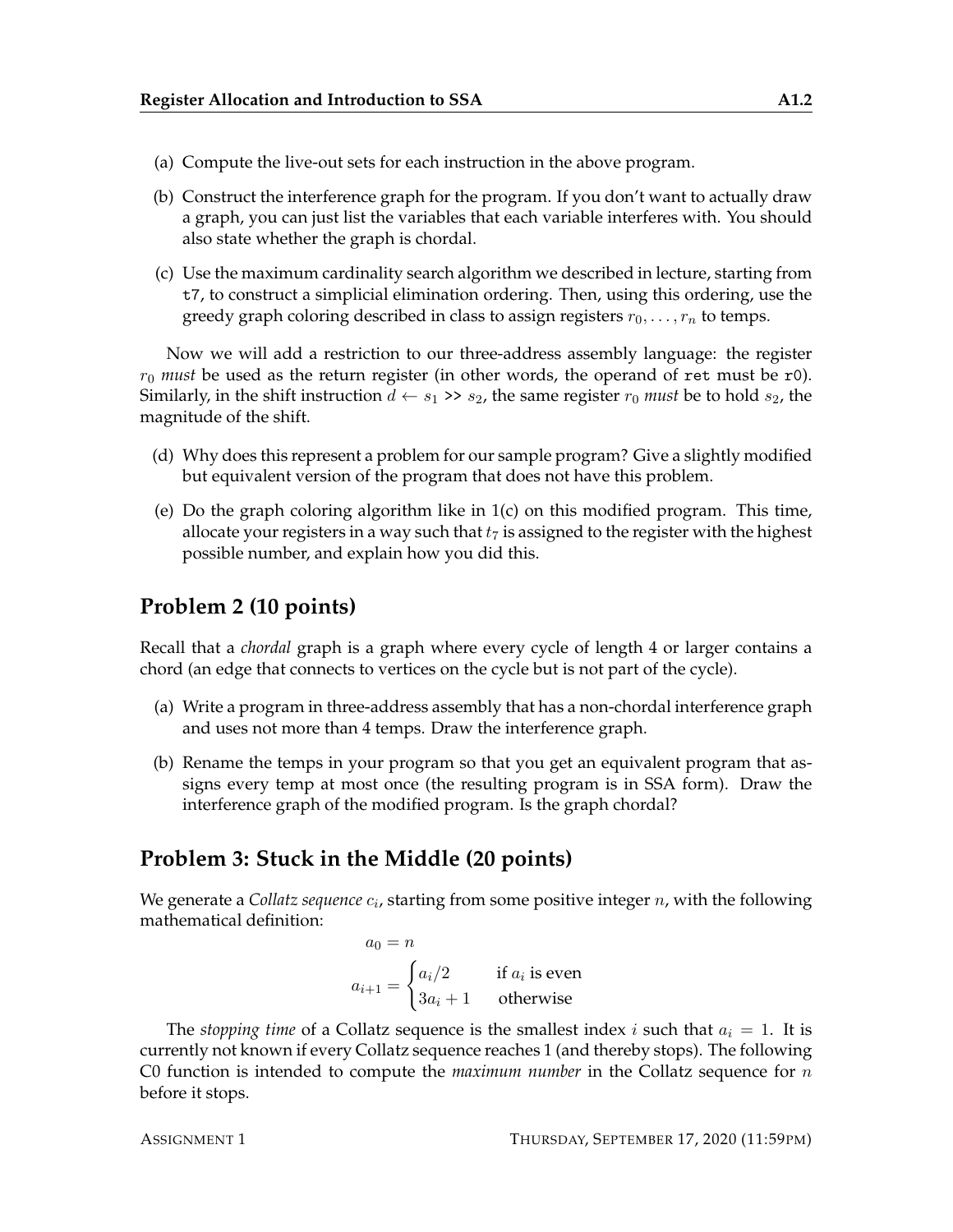```
int collatz(int n)
//@requires n \geq 1;
{
 int r = n;
 while (n > 1) {
   if (n > r) r = n;
    if (n \ \n\% \ 2 == 0)n = n / 2;else
      n = 3*n + 1;}
 return r;
}
```
The following is a valid three-address abstract assembly translation:

```
collatz(n):
    r <- \emph{n}goto .loop
.loop:
    if (n > 1) then .body else .done
.body:
    if (n > r) then .11 else .12
.l1:
    r <- n
    goto .l2
.l2:
    m \le - n \% 2if (m == 0) then .l3 else .l4
.l3:
    n <- n / 2
    goto .loop
.l4:
    n <- n * 3
    n \leftarrow n + 1goto .loop
.done:
    ret r
```